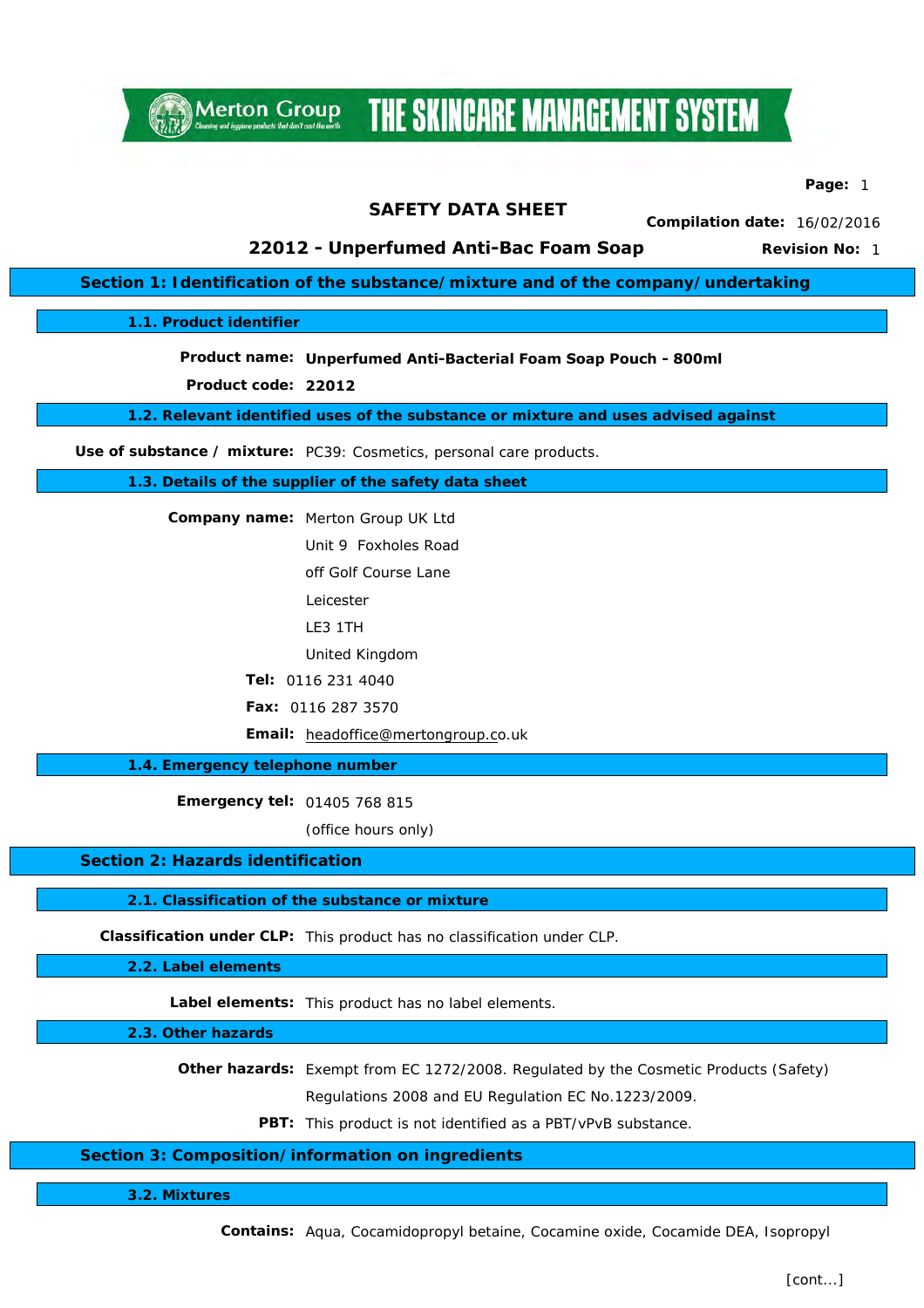#### **22012 - Unperfumed Anti-Bacterial Foam Soap Pouch**

#### **Page:** 2

Alcohol, Glycerin, Sodium laureth sulphate, Trisodium dicarboxymethyl alaninate, PEG-7 glyceryl cocoate, Didecyldimonium chloride, Benzalkonium Chloride, Methylchloroisothiazolinone, Methylisothiazolinone, Sodium Benzoate, Triethanolamine

## **Section 4: First aid measures**

**4.1. Description of first aid measures Skin contact:** Product is for use on the skin. Wash off with water. **Eye contact:** Bathe the eye with running water for 15 minutes. If irritation persists, seek medical advice **Ingestion:** Wash out mouth with water. **Inhalation:** Move to fresh air in case of accidental inhalation of vapours. **4.2. Most important symptoms and effects, both acute and delayed Skin contact:** Skin irritation is unlikely if used as recommended. **Eye contact:** May cause temporary irritation **Ingestion:** Nausea and stomach pain may occur. **Inhalation:** No known health hazards. **4.3. Indication of any immediate medical attention and special treatment needed Immediate / special treatment:** Eye bathing equipment should be available on the premises.

**Section 5: Fire-fighting measures**

**5.1. Extinguishing media**

**Extinguishing media:** Suitable extinguishing media for the surrounding fire should be used. Use water spray to cool containers.

**5.2. Special hazards arising from the substance or mixture**

**Exposure hazards:** In combustion emits toxic fumes.

**5.3. Advice for fire-fighters**

**Advice for fire-fighters:** Wear self-contained breathing apparatus. Wear protective clothing to

prevent contact with skin and eyes.

**Section 6: Accidental release measures**

**6.1. Personal precautions, protective equipment and emergency procedures**

**Personal precautions:** Refer to section 8 of SDS for personal protection details. Turn leaking

containers leak-side up to prevent the escape of liquid.

**6.2. Environmental precautions**

**Environmental precautions:** Do not discharge into drains or rivers. Contain the spillage using bunding.

**6.3. Methods and material for containment and cleaning up**

**Clean-up procedures:** Absorb into dry earth or sand. Transfer to a closable, labelled salvage container for disposal by an appropriate method.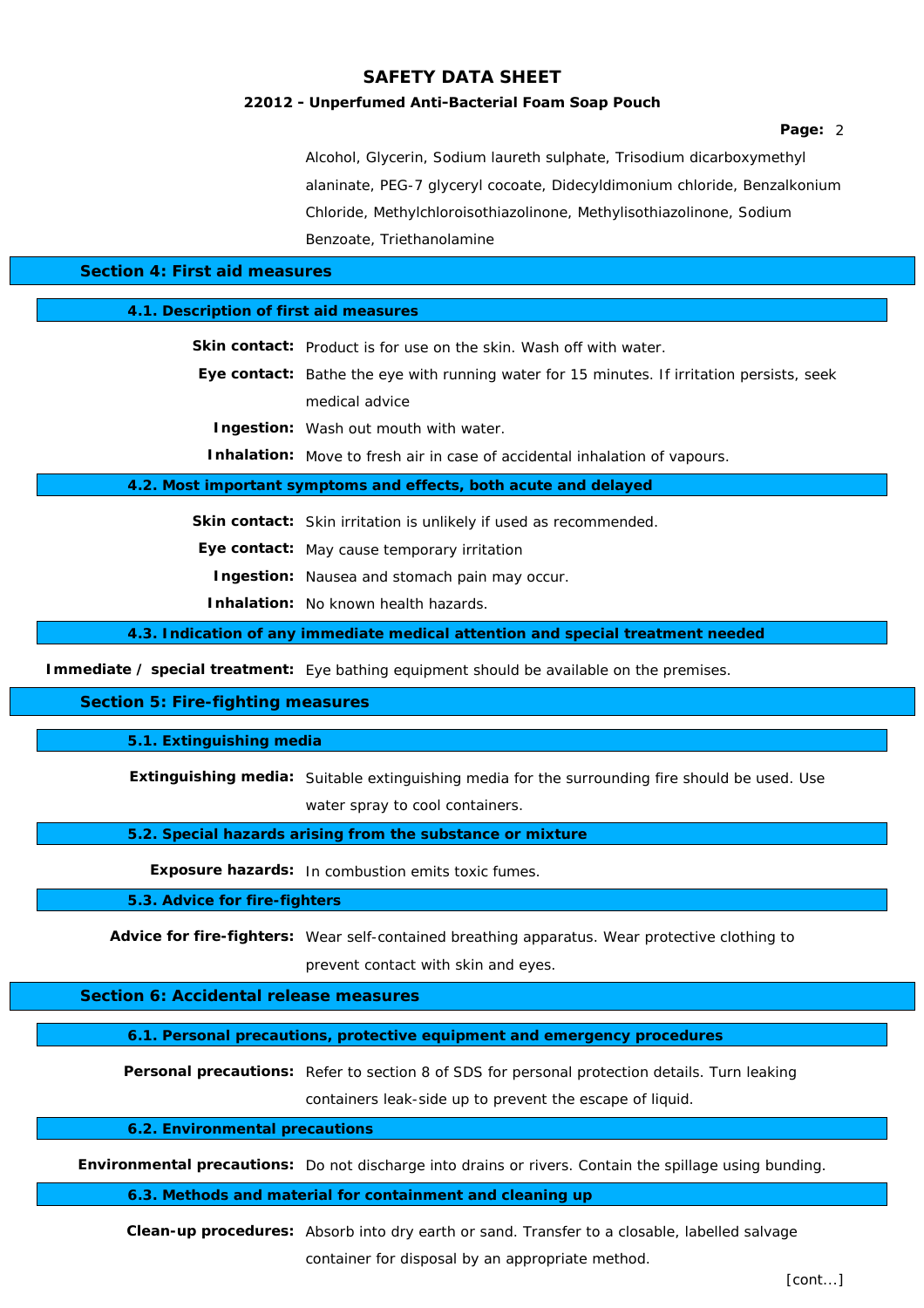#### **22012 - Unperfumed Anti-Bacterial Foam Soap Pouch**

**Page:** 3

**6.4. Reference to other sections**

**Reference to other sections:** Refer to section 8 of SDS.

**Section 7: Handling and storage**

**7.1. Precautions for safe handling**

**Handling requirements:** Avoid contact with eyes.

**7.2. Conditions for safe storage, including any incompatibilities**

**Storage conditions:** Store in a cool, well ventilated area.

**7.3. Specific end use(s)**

**Specific end use(s):** PC39: Cosmetics, personal care products.

**Section 8: Exposure controls/personal protection**

**8.1. Control parameters**

**Workplace exposure limits:** No data available.

**DNEL/PNEC Values**

**DNEL / PNEC** No data available.

**8.2. Exposure controls**

**Respiratory protection:** Respiratory protection not required.

**Hand protection:** Product is for use on the skin.

**Eye protection:** Unlikely to be necessary. Avoid contact with eyes.

**Skin protection:** Not applicable.

**Section 9: Physical and chemical properties**

**9.1. Information on basic physical and chemical properties**

| State: Liquid                                 |                                 |                                                 |                        |
|-----------------------------------------------|---------------------------------|-------------------------------------------------|------------------------|
|                                               | Colour: Colourless              |                                                 |                        |
|                                               | Odour: Barely perceptible odour |                                                 |                        |
| <b>Evaporation rate: Slow</b>                 |                                 |                                                 |                        |
|                                               | Oxidising: Not applicable.      |                                                 |                        |
| Solubility in water: Soluble                  |                                 |                                                 |                        |
|                                               | Viscosity: Non-viscous          |                                                 |                        |
| Boiling point/range°C: 100                    |                                 | Melting point/range°C: No data available.       |                        |
| Flammability limits %: lower: Not applicable. |                                 |                                                 | upper: Not applicable. |
| Flash point°C: Not applicable.                |                                 | Part.coeff. n-octanol/water: No data available. |                        |
| Autoflammability°C: Not applicable.           |                                 | Vapour pressure: Not applicable.                |                        |
| Relative density: 1.010                       |                                 |                                                 | pH: 7.50               |
|                                               | VOC g/I: Not applicable.        |                                                 |                        |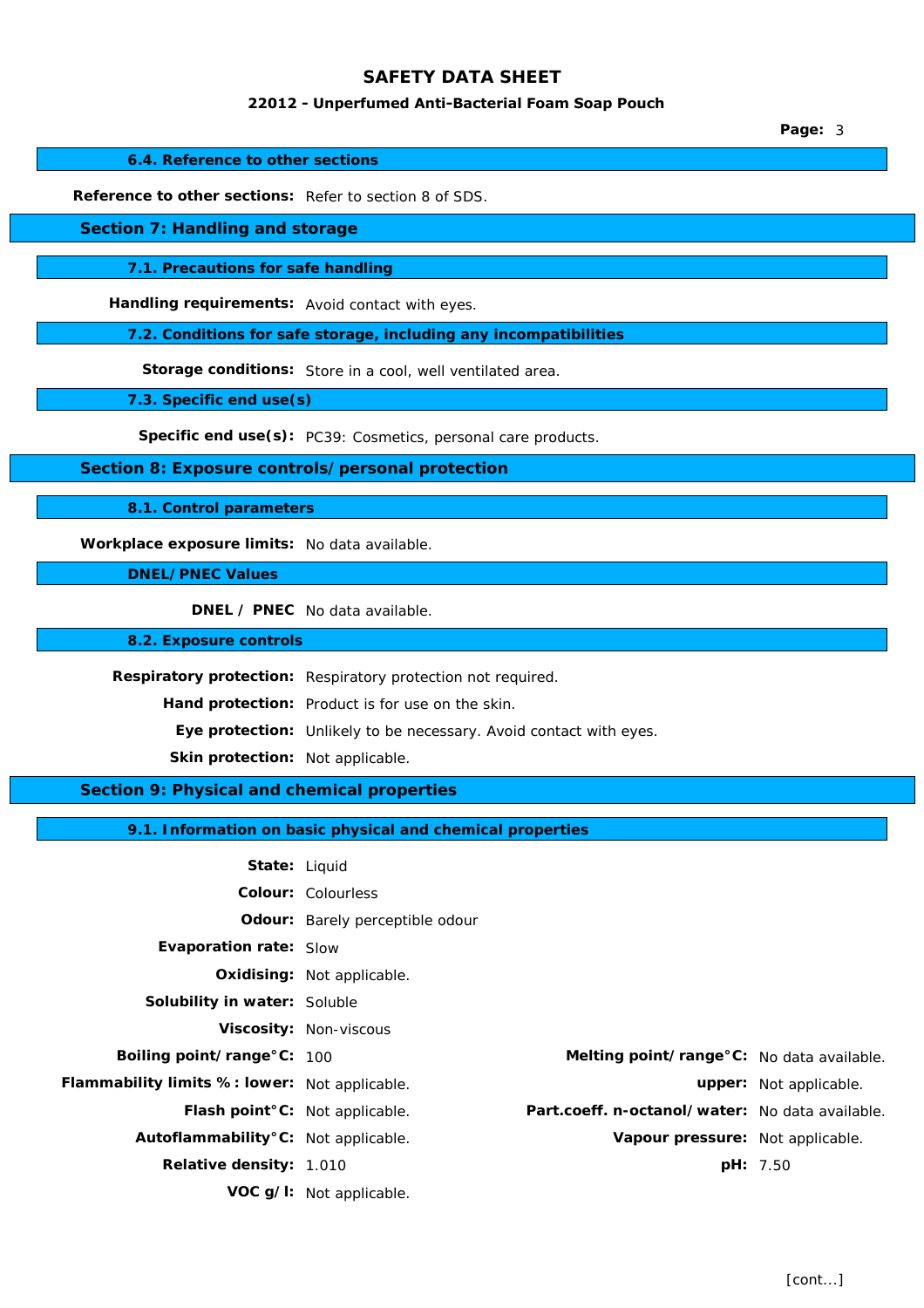## **22012 - Unperfumed Anti-Bacterial Foam Soap Pouch**

**Page:** 4

#### **9.2. Other information**

**Other information:** No data available.

# **Section 10: Stability and reactivity**

**10.1. Reactivity**

**Reactivity:** Stable under recommended transport or storage conditions.

**10.2. Chemical stability**

**Chemical stability:** Stable under normal conditions.

**10.3. Possibility of hazardous reactions**

**Hazardous reactions:** Hazardous reactions will not occur under normal transport or storage

conditions.

**10.4. Conditions to avoid**

**Conditions to avoid:** Heat. Hot surfaces.

**10.5. Incompatible materials**

**Materials to avoid:** Strong oxidising agents.

**10.6. Hazardous decomposition products**

**Haz. decomp. products:** In combustion emits toxic fumes.

**Section 11: Toxicological information**

**11.1. Information on toxicological effects**

**Toxicity values:** No data available.

#### **Symptoms / routes of exposure**

**Skin contact:** Skin irritation is unlikely if used as recommended.

**Eye contact:** May cause temporary irritation

**Ingestion:** Nausea and stomach pain may occur.

**Inhalation:** No known health hazards.

# **Section 12: Ecological information**

**12.1. Toxicity**

**Ecotoxicity values:** No data available.

**12.2. Persistence and degradability**

**Persistence and degradability:** Biodegradable.

**12.3. Bioaccumulative potential**

**Bioaccumulative potential:** No bioaccumulation potential.

**12.4. Mobility in soil**

**Mobility:** Soluble in water. Readily absorbed into soil.